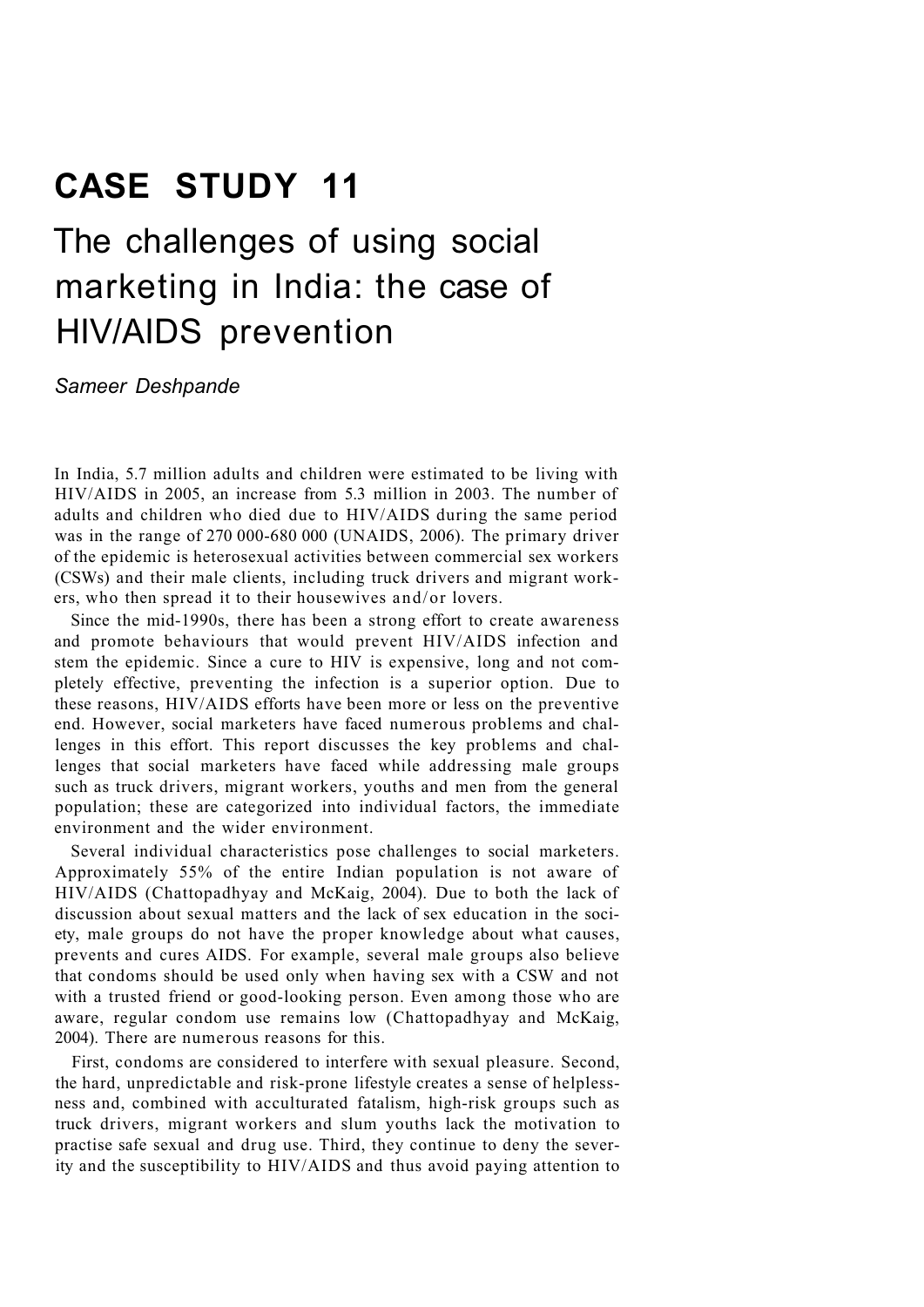prevention campaigns. Instead, they consider others to be more susceptible to HIV infection. Rural youths, for example, consider it to be an urban problem, street children believe it to be an adult problem and housewives think it affects only men, while men from the general population believe truck drivers and migrant workers are at risk. Men do not readily perceive the preventive benefits of condoms, since these benefits are not immediate and are never obvious - making it difficult to promote safe sex practices (Singhal and Rogers, 2003).

Fourth, being a patriarchal society, Indian men impose their manhood by discouraging women to wear condoms (Chattopadhyay and McKaig, 2004), thus exposing housewives and CSWs to risks of HIV infection (Singhal and Rogers, 2003). CSWs fear that insistence on condom usage could result in loss of clientele and monetary gains (Chattopadhyay and McKaig, 2004). Even if male groups are aware and convinced about condom use, their distribution has been far from effective. Condoms are still largely sold in urban areas, through chemist shops and not through mainstream retail outlets, which limits consumer access to condoms. The availability is especially low in critical areas such as brothels in Mumbai. Retailers also avoid displaying condoms prominently.

Other than poor condom usage, the issue of prejudice against people living with HIV/AIDS (PLWHs) also poses challenges to social marketers. PLWHs experience severe discrimination at the workplace, by the community and many times by their own families. Being a moralistic society (Singhal and Rogers, 2003), Indians in general believe that people who get infected indulge due to immoral behaviours and deserve this penalty. Thus, high-risk individuals are not willing to test themselves for HIV and/or to declare themselves as HIV-positive due to fear of discrimination and rejection (Singhal and Rogers, 2003). This has resulted in underreporting of HIV prevalence in India (Solomon *et al.,* 2004).

Existing stigma against PLWHs and the discomfort with sexual matters creates an unfavourable environment for social marketing campaigns. For example, the Balbir Pasha Campaign in Mumbai - which aimed to create awareness that, although men may have sex with only one CSW, she may have numerous regulars - was criticized for its frankness ('bringing the bedroom into the living room'), thus negatively impacting on its effectiveness.

In addition to individual and societal barriers, the wider environment also presents its own set of challenges. The geographical and population size as well as socio-cultural and economic diversity, combined with lack of resources, makes the task of conducting HIV/AIDS prevention efforts in India very difficult (Solomon *et al.,* 2004). India supports 16% of the world's population over 3.3% of the total land area (Observer Research Foundation, 2001-02). However, the resources do not match the population size. A substantial amount of the population lives in absolute poverty and one-quarter of the population cannot afford an adequate diet (Solomon *et al.,* 2004). Although in recent years the economy has grown rapidly and poverty has been reduced (Dhongde, 2004), the growth has been uneven. Rich states such as Maharashtra and Tamil Nadu, which have witnessed an economic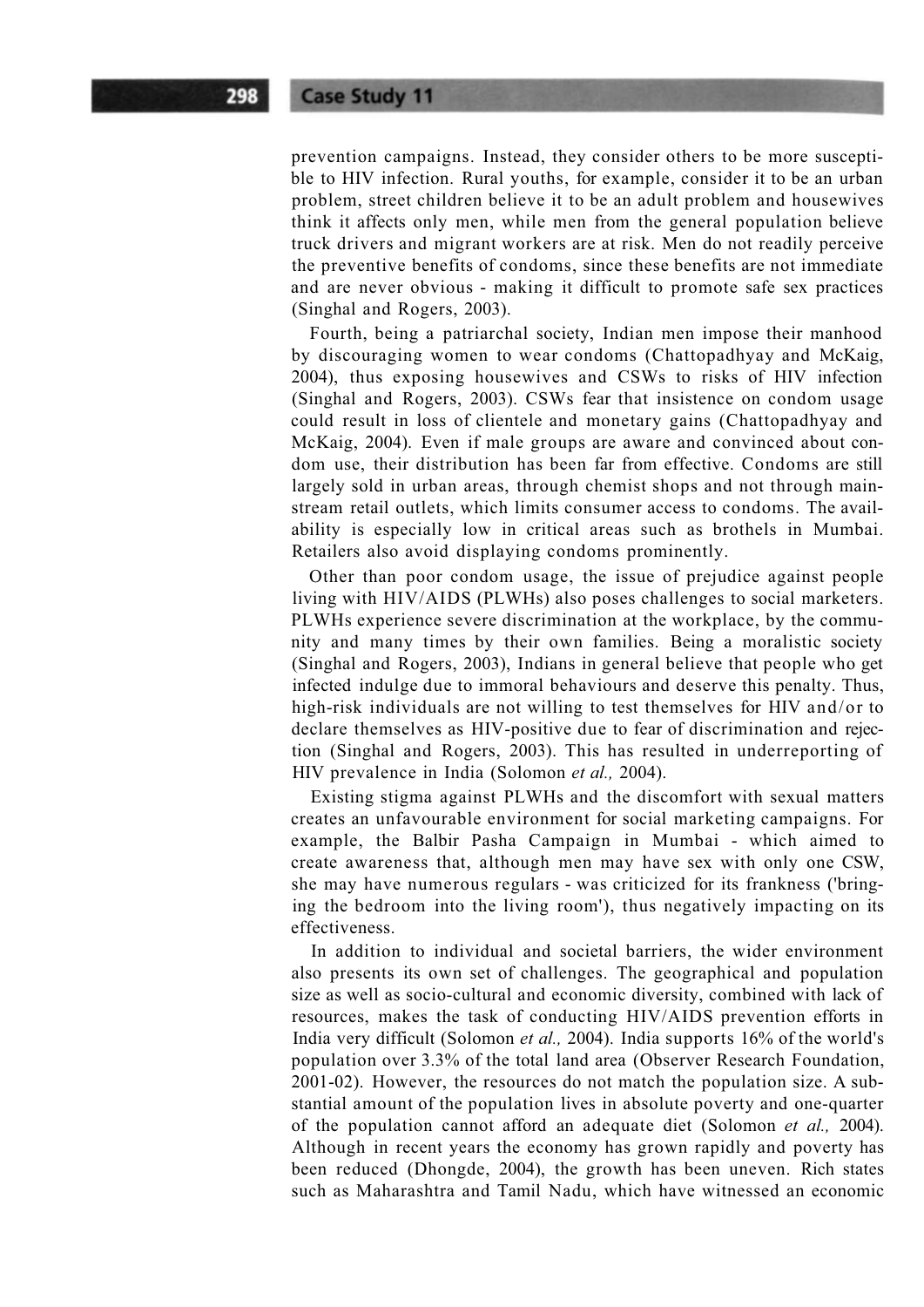boom, attract migrant workers leaving their wives behind in rural areas, thus attracting CSWs and the resulting HIV/ AIDS epidemic.

Lack of resources also influences the state of health care in India. According to a report by the Confederation of Indian Industry-McKinsey (2002-03), only 15% of the total population is covered by any form of insurance. Furthermore, government spending on health care is low (0.9% of GDP), resulting in poor infrastructure. India has 1.5 beds and 1.2 registered physicians per 1000 people as compared to 4.3 and 1.8 in countries like China and Brazil respectively. In addition to poor coverage and infrastructure, the purchasing of health care is inefficient (because 60% of health care delivery is financed by out-of-pocket spending) and the delivery of health care is undertaken mostly by the private sector, which puts a financial burden on the individual seeking medical aid. These factors limit the extent of government coverage and negatively impact health outcomes for example, the majority of PLWHs lack access to anti-retrovirals and other forms of medical support (Singhal and Rogers, 2003).

Other macro factors such as illiteracy, socio-cultural diversity and corruption also create barriers to HIV/AIDS prevention efforts. India is struggling to achieve a respectable literacy rate, currently standing at 52% (Observer Research Foundation, 2001-02). The female literacy rate of 39% is alarming, since it is inversely related to fertility rates, population growth rates and other important social indicators (Sharma, 2000). India is a hugely diverse country with long-standing traditions - for example, 24 languages are spoken by at least a million people (Solomon *et al.,* 2004), combined with numerous religious practices and lifestyles. It is difficult to create campaigns that can address a sizeable group in any part of the country. India also suffers from widespread corruption at all levels of government. In the past, these corrupt practices have created distrust towards any government contraceptive social marketing campaigns among Indian consumers.

Government efforts have also suffered from other weaknesses (Chattopadhyay and McKaig, 2004). By denying the existence of the HIV/AIDS epidemic, the government and the country lost valuable time and opportunity to address the problem in its early stages. Furthermore, the government has tended to centralize campaign management, thus creating huge bureaucracy, inefficiency and stifling of individual efforts (Singhal and Rogers, 2003). The current government prevention policy also lacks clarity on how to reduce socio-cultural barriers and increase acceptance of condoms. Adman Alyque Padamsee provides an example:

'The government condom, Nirodh, acted as a deterrent to sex, because as soon as you thought of Nirodh, you lost your erection! If you lose your erection, you can't put on a condom. The logic is simple, but nobody seemed to have stumbled upon it. So I said, "How can the male think of the condom as a pleasure enhancer?" Nobody wants to sit down to a sumptuous meal, and then be told that you have to take medicine before it kills your appetite.'

#### (Mazzarella, 2003, p. 65)

NGOs, on the other hand, have lacked the expertise and the resources to develop effective campaigns, since they rely on both in-house marketing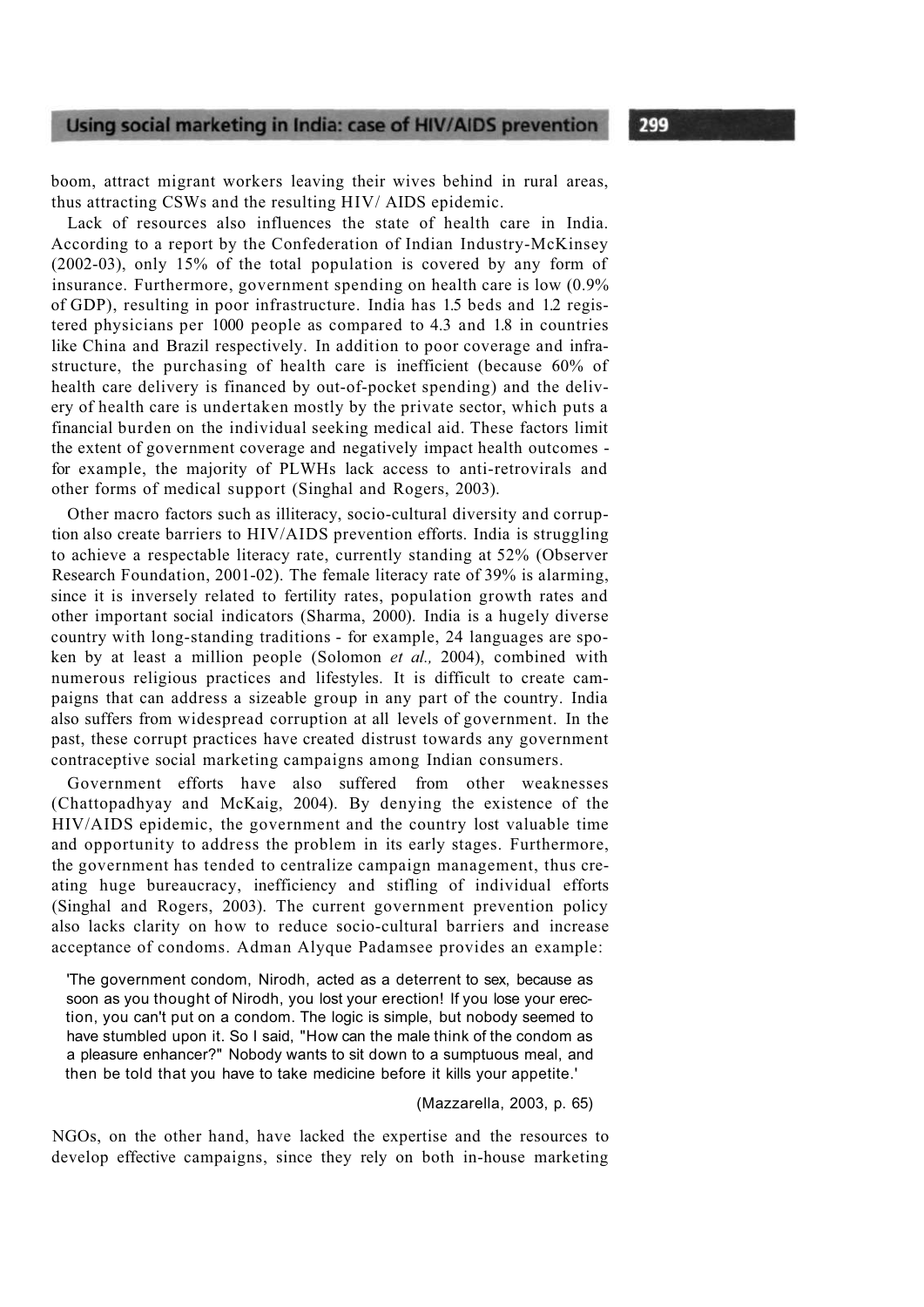programmes and donated commodities (Armand, 2003). This is reflected in a variety of ways. For example, NGOs in India, especially those funded by the Department for International Development (DFID), failed to develop a strategic approach, lacked knowledge about secondary audiences, failed to sensitize the community to gain general support, and used limited numbers of media materials and creative abilities. Campaigns have also been criticized for their emphasis on knowledge rather than behaviour change, for failing to use peer educators as outreach workers (Singhal and Rogers, 2003) and for poor choice of media. Finally, the materials lack research rigour, since they were not adequately pre-tested or evaluated. In response to these weaknesses, attempts have been made to partner with commercial enterprises to market contraceptives (Armand, 2003). While these campaigns may have been effective in the short term, once the partnership contract ended, commercial partners have tended to revert back to their earlier practices to increase prices, reduce the distribution coverage and focus on the higher income sections of society.

In conclusion, even if male groups are aware of benefits, critical individual and societal barriers discourage them from practising safe sex. Wider environmental factors also pose challenges that intertwine with the individual and societal barriers, and present a very messy situation for social marketers. This case study has tried to illustrate that unless these realworld complexities are recognized and worked upon, social marketers will not succeed in their HIV/AIDS prevention efforts in India.

With thanks to Family Health International for their four 2001 reports on HIV/AIDS-related studies conducted in the State of Maharashtra and Population Services International for their 2003 report on the Balbir Pasha case study.

#### **References**

- Armand F. (2003). *Social Marketing Models for Product-Based Reproductive Health Program: A Comparative Analysis.* Washington, DC: Commercial Market Strategies.
- Chattopadhyay A. and McKaig R.M. (2004). Social development of commercial sex workers in India: an essential step in HIV/AIDS prevention. *AIDS Patient Care and STDs,* 18(3): 159-168.
- Confederation of Indian Industry-McKinsey & Company (2002-03). *Healthcare in India: The Road Ahead.*
- Dhongde S. (2004). *Measuring the Impact of Growth and Income Distribution on Poverty in India.* Online: http://www.economics.ucr.edu/seminars/fall04/ 10-27-04.pdf (Accessed 4 August 2006).
- Mazzarella W. (2003). *Shoveling Smoke: Advertising and Globalization in Contemporary India.* Durham, NC: Duke University Press.
- Observer Research Foundation (2001-02). *Observer Statistical Handbook.*
- Sharma R.C. (2000). *Communication and Advocacy Strategies: Adolescent Reproductive and Sexual Health (Case Study: India).* Bangkok: UNESCO.
- Singhal A. and Rogers E.M. (2003). *Combating AIDS: Communication Strategies in Action.* New Delhi: Sage.